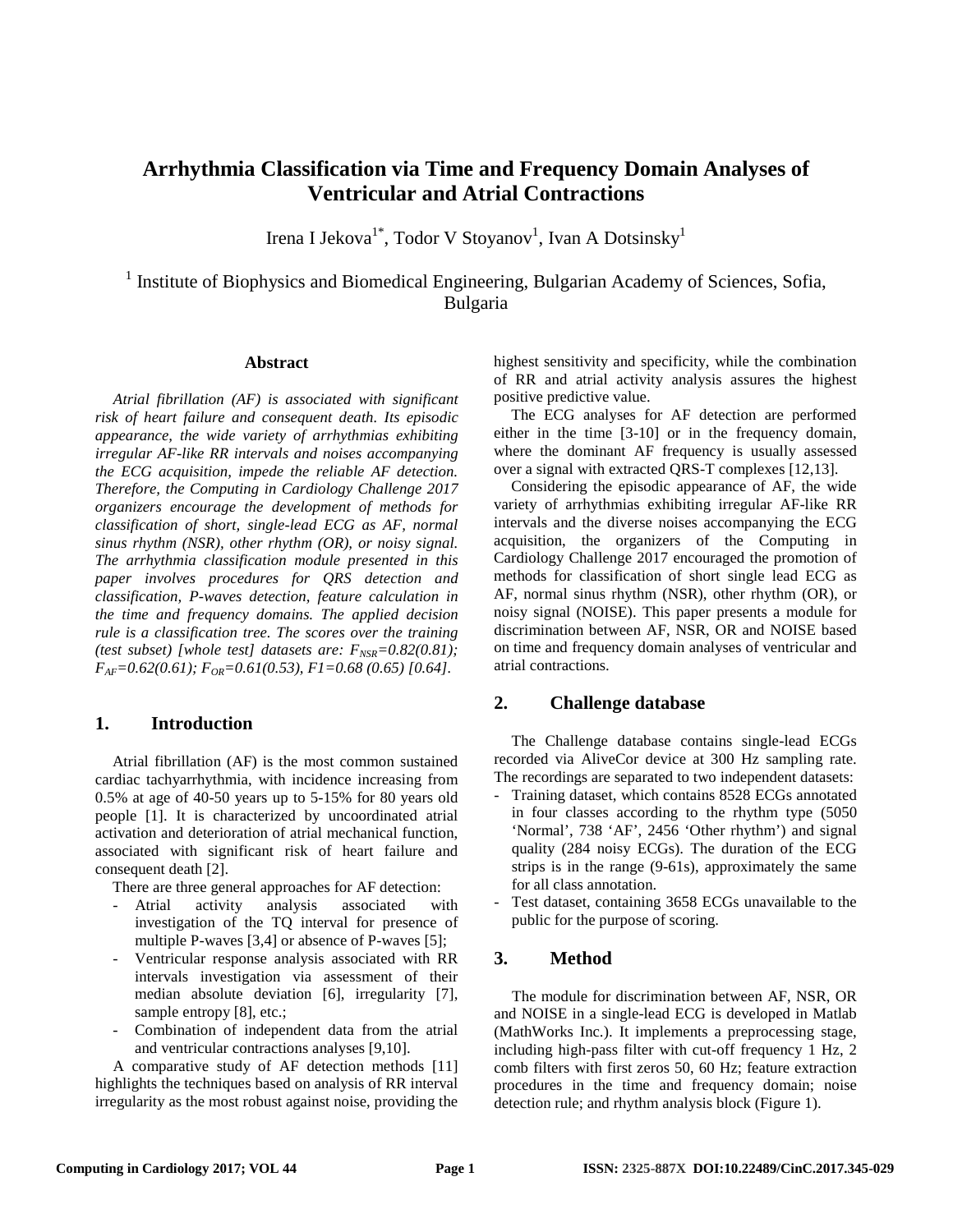

Figure 1. Flow chart of the module for discrimination between AF, NSR, OR and NOISE.

# **3.1. Feature extraction procedures**

#### *QRS detection*

The time domain analysis starts with QRS detection based on location of steep edges and sharp peaks, followed by heartbeat classification via RR-interval and waveform analysis. Detailed description of the procedure could be found in [14]. The stability of the detected ventricular contractions is assessed via calculation of:

- Mean, minimal, maximal values and standard deviation of the QRS amplitudes and RR-intervals for all ventricular beats (VB), as well as only for the normal sinus beats (N): *MeanAmp\_VB*, *MinAmp\_VB*, *MaxAmp\_VB*, *StdAmp\_VB*, *MeanAmp\_N*, *MinAmp\_N*, *MaxAmp\_N*, *StdAmp\_N, MeanRR\_VB*, *MinRR\_VB*, *MaxRR\_VB*, *StdRR\_VB*, *MeanRR\_N*, *MinRR\_N*, *MaxRR\_N*, *StdRR\_N*. These features are considered as appropriate for discrimination between NSR, AF, OR;
- N beats ratio, expected to present distinct values for NSR and OR:  $N\text{Beats}(\%) = 100 * \text{Number}_N/\text{Number}_{VB};$
- Probability the rhythm to be AF based on assessment of the RR irregularity:

$$
AF(\%) = \begin{cases} 80 & \text{if } (MaxRR\_VB - MeanRR\_VB) > 200 \text{ms} \\ 60 & \text{if } (MaxRR\_VB - MeanRR\_VB) > 160 \text{ms} \\ 0 & \text{if } (MaxRR\_VB - MeanRR\_VB) < 80 \text{ms} \\ 40 & \text{otherwise} \end{cases}
$$

#### *P-waves detection*

The P-waves are detected via in-house developed procedure, applying simple time and amplitude criteria over each RR interval.

The stability of the detected atrial contractions is assessed via calculation of:

Mean, minimal, maximal values and standard deviation of the P-waves amplitudes and PP intervals: *MeanAmpP*, *MinAmpP*, *MaxAmpP*, *StdAmpP*, *MeanPPint*, *MinPPint*, *MaxPPint*, *StdPPint;*

- Mean value and standard deviation of the P-waves number in each RR interval: *MeanPcountRRint*, *StdPcountRRint*.

#### *PCA analysis*

Principal component analysis (PCA) is used for assessment of the ECG signal beat-to-beat irregularity. The PCA is applied over the PQRST and the TR segments wrapped respectively between:

PQRST: (QRSindex–0.25\*SR) and

 $(QRSindex + 0.5 * SR * \sqrt{MeanRR_VB/SR)}$ 

- TR: (*QRSindex* – 0.8\**MeanRR\_VB*) and (*QRSindex* – 100ms), enclosing the T-wave, P-wave and atrial fibrillation waves (if present).

Two features representing the mean value of the standard deviation between the samples of the respective segments and the corresponding samples of its first PCA vector (Figure 2) are calculated:

- MeanStdPQRST after normalization of all PQRST segments towards the maximal absolute value of PQRST first PCA vector. This feature is expected to be appropriate for NSR vs. OR discrimination, as well as for noise detection;
- MeanStdTR, supposed to be representative for noisy signals.

#### *TQ-segment analysis*

Considering that the AF influences the waveforms appearing between the T-wave end and the Q-wave by mimicking ventricular fibrillation (VF) like patterns, two analysis procedures typical for VF detection are applied over the ECG signals after elimination of the QRS-T segments (i.e. over the TQ intervals) and the following features are calculated in the time domain:

- TQ-signal complexity (*C*) [15], expected to present high values for AF signals. C is calculated for the first, the middle and last 6s segment of the TQ signal and the median value is further considered;
- TQ-signal leakage after application of a steep rejection filter over 3s segments of the TQ signal adjusted at its main frequency [16]. The following features are considered *MeanLeakTQ*, *MinLeakTQ*, *MaxLeakTQ*, *StdLeakTQ*, supposed to be low for AF signals;

The frequency domain analysis of the TQ segments is performed over 4s non-overlapping intervals and it includes calculation of:

- Dominant frequency (DF) [13], corresponding to the maximum power in the range (3–15) Hz: *MeanDF*, *MinDF*, *MaxDF*, *StdDF*;
- Regularity index  $[13]$  (RI = spectrum area within DF±0.75Hz/spectrum area within 3–15Hz), quantify the sharpness of the dominant peak: *MeanRI*, *MinRI*, *MaxRI*, *StdRI*;
- Spectral width at level 0.8\*Spectral amplitude(DF): *MeanSpecWidth\_08*, *Min SpecWidth\_08*, *Max SpecWidth\_08*, *Std SpecWidth\_08.*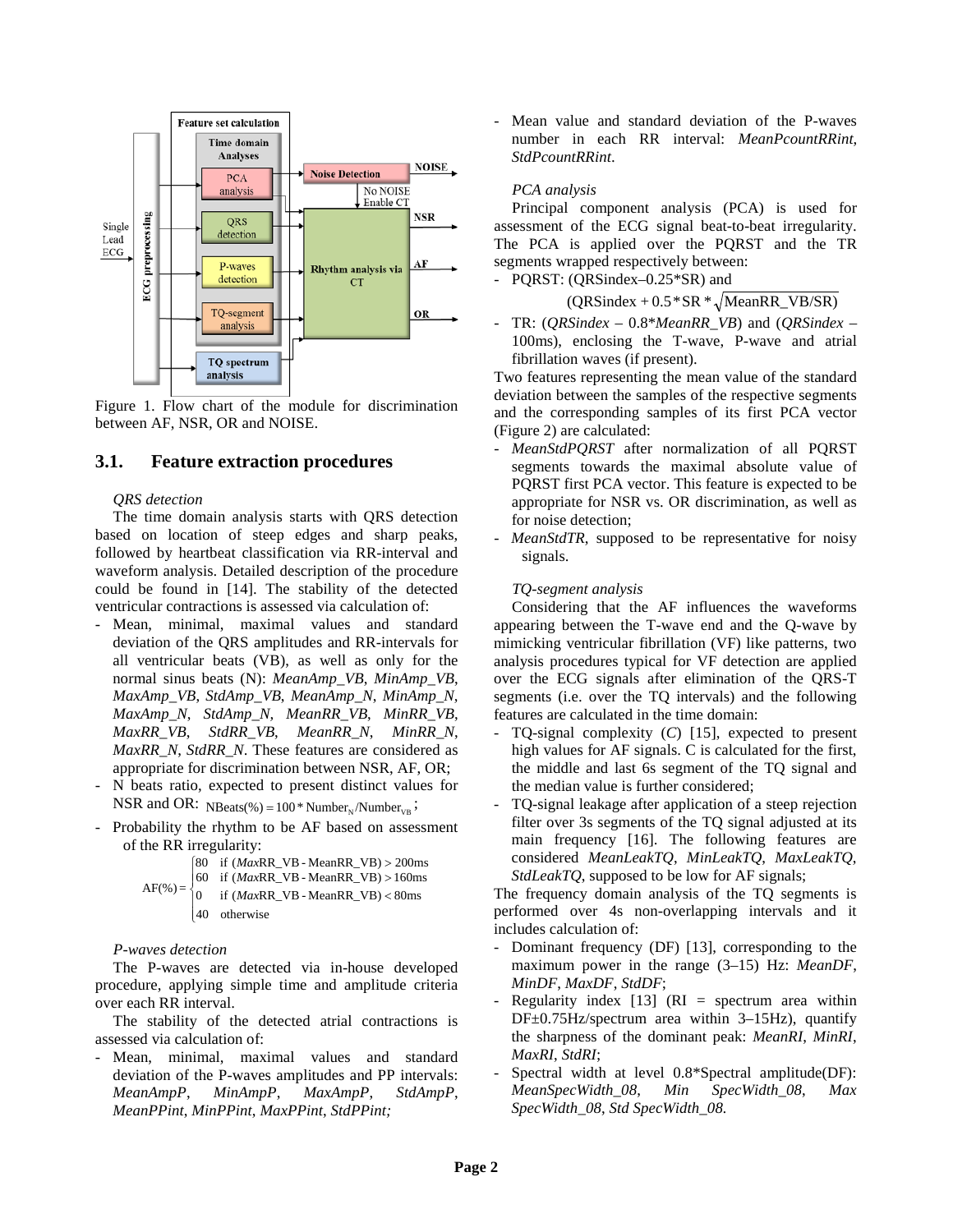

Figure 2. Examples of NSR (a), OR (b), NOISE (c), the respective TR, PQRST segments (in blue) and TR, PQRST first PCA vectors (in red). The detected normal beats are marked with blue asterisks (\*), ectopic beats with blue circles  $(o)$ , and P-waves with red asterisks  $(*)$ .

# **3.2. Decision making**

The noise detection is performed via a single threshold rule *MeanStdTR*≥0.5, which minimally influences the correct detection of the NSR, AF, OR rhythms (see the distribution in Figure 3). The three rhythm types are discriminated via a classification tree (CT) model, generated and pruned by means of the statistical package Statistica (v. 12.3, Dell Inc.), using the following settings:

- Three categories of the classification variable according to the rhythm type: NSR, AF, OR;
- Splitting based on Gini index;
- Optimal prior probabilities for NSR vs. AF vs. OR 0.4 vs. 0.2 vs. 0.4;
- Pruning criterion based on misclassification rate.



Figure 3. Distribution of time-domain features included in CT: QRS detector (wrapped in green), P-wave detector (yellow), PCA analysis (red), QT analysis (orange)